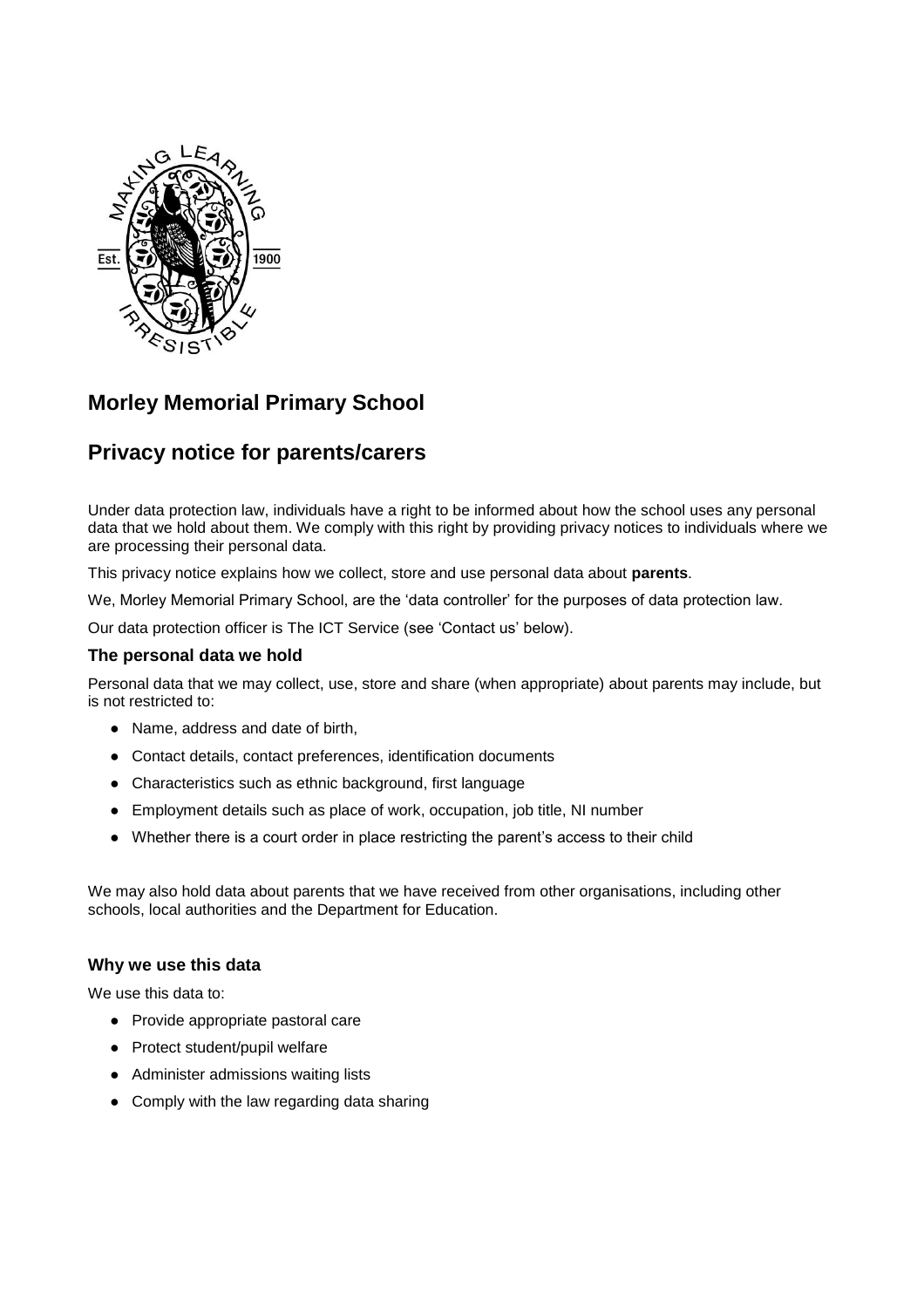## **Our legal basis for using this data**

We only collect and use parents' personal data when the law allows us to. Most commonly, we process it where:

- We need to comply with a legal obligation
- We need it to perform an official task in the public interest

Less commonly, we may also process parents' personal data in situations where:

- We have obtained consent to use it in a certain way
- We need to protect the individual's vital interests (or someone else's interests)

Where we have obtained consent to use parents' personal data, this consent can be withdrawn at any time. We will make this clear when we ask for consent, and explain how consent can be withdrawn.

Some of the reasons listed above for collecting and using parents' personal data overlap, and there may be several grounds which justify our use of this data.

### **Collecting this information**

While the majority of information we collect about parents is mandatory, there is some information that can be provided voluntarily.

Whenever we seek to collect information from you, we make it clear whether providing it is mandatory or optional. If it is mandatory, we will explain the possible consequences of not complying.

#### **How we store this data**

We keep personal information about students/pupils and their parents while they are attending our school. We may also keep it beyond their attendance at our school if this is necessary in order to comply with our legal obligations. We store this data in both digital and paper based formats. We keep personal data according to the Retention Schedule set out in the Information and Record Management Society's Toolkit for Schools. This can be found [here.](http://irms.org.uk/?page=schoolstoolkit&terms=%22toolkit+and+schools%22)

#### **Data sharing**

We do not share information about parents with any third party without consent unless the law and our policies allow us to do so.

Where it is legally required, or necessary (and it complies with data protection law) we may share personal information about parents with:

- Our local authority to meet our legal obligations to share certain information with it, such as safeguarding concerns and exclusions
- The Department for Education to meet our legal obligations to share certain information with it.
- Suppliers and service providers to enable them to provide the service we have contracted them for
- Survey and research organisations to help us fulfil our public task
- Health authorities to meet our legal obligation to keep our pupils safe
- Health and social welfare organisations to meet our legal obligation and to protect our pupils
- Charities and voluntary organisations to help us fulfil our public task and to protect the pupils
- Police forces, courts, tribunals to meet our legal obligations to share information with them

#### **Transferring data internationally**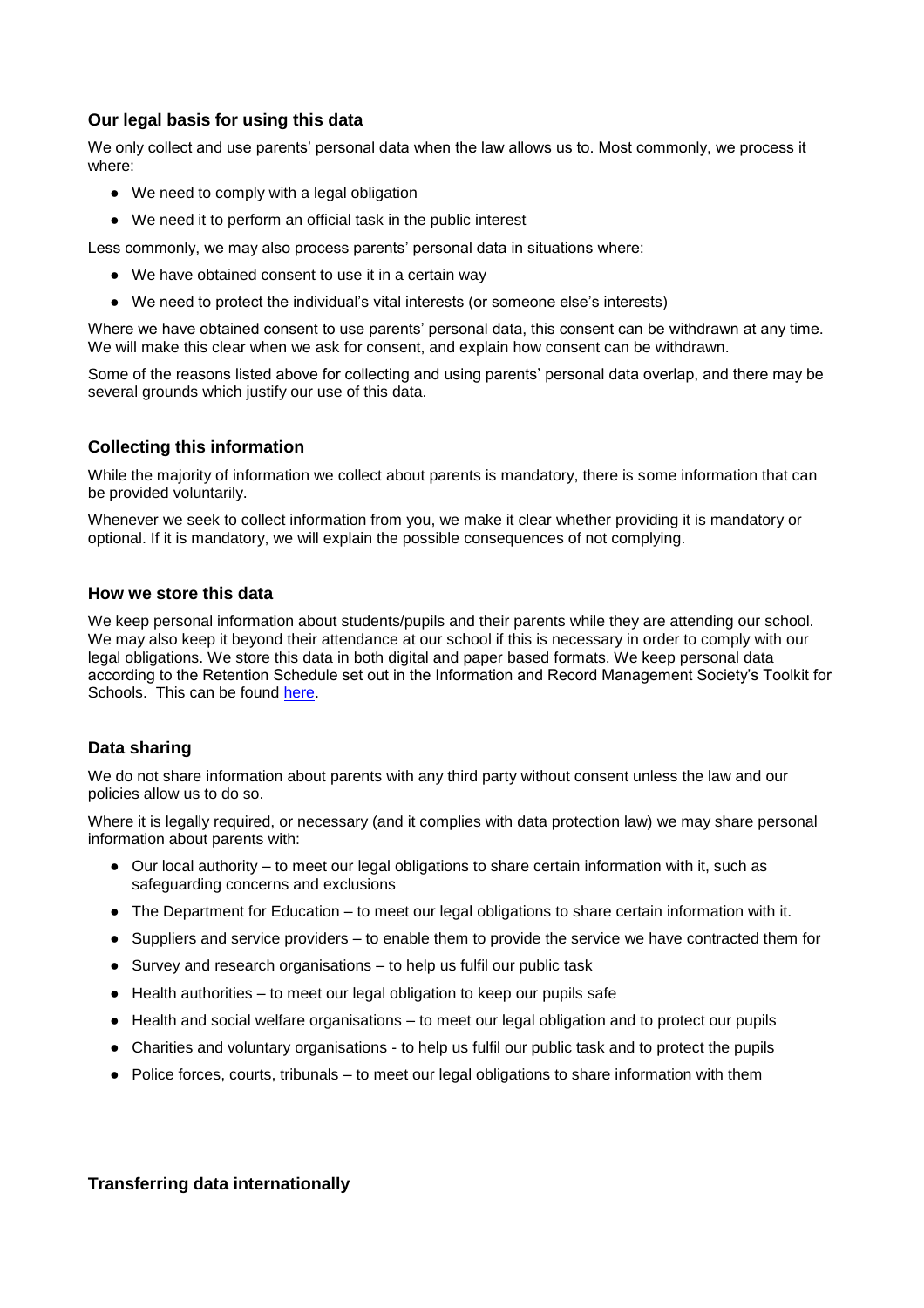Where we transfer personal data to a country or territory outside the European Economic Area, we will do so in accordance with data protection law.

# **Parents' rights regarding personal data**

Individuals have a right to make a **'subject access request'** to gain access to personal information that the school holds about them.

If you make a subject access request, and if we do hold information about you, we will:

- Give you a description of it
- Tell you why we are holding and processing it, and how long we will keep it for
- Explain where we got it from, if not from you or your child
- Tell you who it has been, or will be, shared with
- Let you know whether any automated decision-making is being applied to the data, and any consequences of this
- Give you a copy of the information in an intelligible form

Individuals also have the right for their personal information to be transmitted electronically to another organisation in certain circumstances.

#### **Other rights**

Under data protection law, individuals have certain rights regarding how their personal data is used and kept safe, including the right to:

- Object to the use of personal data if it would cause, or is causing, damage or distress
- Prevent it being used to send direct marketing
- Object to decisions being taken by automated means (by a computer or machine, rather than by a person)
- In certain circumstances, have inaccurate personal data corrected, deleted or destroyed, or restrict processing
- Claim compensation for damages caused by a breach of the data protection regulations

To exercise any of these rights, please contact the Business Manager (office@morley.cambs.sch.uk)

#### **Complaints**

We take any complaints about our collection and use of personal information very seriously.

If you think that our collection or use of personal information is unfair, misleading or inappropriate, or have any other concern about our data processing, please raise this with us in the first instance.

To make a complaint, please contact the Business Manager (office@morley.cambs.sch.uk)

You can also contact our Data Protection Officer:

Donna J Flynn

Email: [dpo@theictservice.org.uk](mailto:dpo@theictservice.org.uk)

Tel: 0300 300 0000

Address: Speke House, 17 Compass Point Business Park, Stocks Bridge Way, St Ives, Cambs PE27 5JL Alternatively, you can make a complaint to the Information Commissioner's Office:

- Report a concern online at<https://ico.org.uk/concerns/>
- Call 0303 123 1113
- Or write to: Information Commissioner's Office, Wycliffe House, Water Lane, Wilmslow, Cheshire, SK9 5AF

# **Contact us**

If you have any questions, concerns or would like more information about anything mentioned in this privacy notice, please contact: